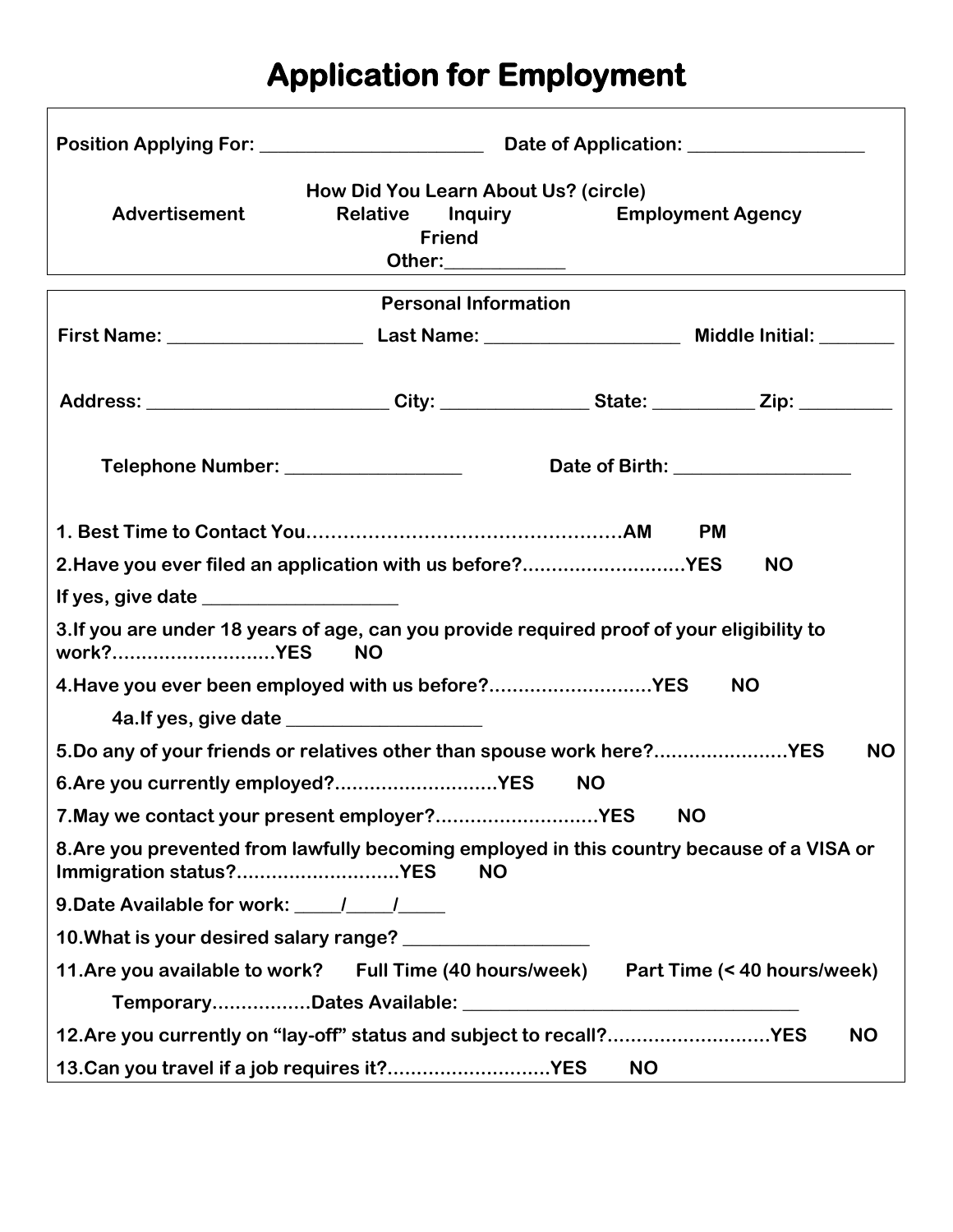| <b>Education</b>                | Name &<br><b>Address of</b><br><b>School</b> | <b>Course of</b><br><b>Study</b> | Years<br>Completed | <b>Diploma</b><br><b>Degree</b> |
|---------------------------------|----------------------------------------------|----------------------------------|--------------------|---------------------------------|
| <b>Elementary School</b>        |                                              |                                  |                    |                                 |
| <b>High School</b>              |                                              |                                  |                    |                                 |
| Undergraduate<br><b>College</b> |                                              |                                  |                    |                                 |
| Graduate<br>Professional        |                                              |                                  |                    |                                 |

**EMPLOYMENT EXPERIENCE: Start with your present or last job, include any job-related military service assignments and volunteer activities. You may exclude organizations which indicate race; color; religion; gender; national origin; disabilities or other protected status.** 

| 1.Employer                   |            |                                     | <b>Dates Employed</b><br><b>Work Performed</b> |                       |
|------------------------------|------------|-------------------------------------|------------------------------------------------|-----------------------|
| <b>Address</b>               |            | From                                | To                                             |                       |
| <b>Phone Number</b>          |            | Hourly<br><b>Rate/Salary</b>        |                                                |                       |
| <b>Job Title</b>             | Supervisor | Starting:                           |                                                |                       |
| <b>Reason for</b><br>Leaving |            | Final:                              |                                                |                       |
| 2.Employer                   |            | <b>Dates Employed</b>               |                                                | <b>Work Performed</b> |
| <b>Address</b>               |            | From                                | To                                             |                       |
| <b>Phone Number</b>          |            | <b>Hourly</b><br><b>Rate/Salary</b> |                                                |                       |
| <b>Job Tide</b>              | Supervisor | <b>Starting:</b>                    |                                                |                       |
| <b>Reason for</b><br>Leaving |            | Final:                              |                                                |                       |
| 3.Employer                   |            | <b>Dates Employed</b>               |                                                | <b>Work Performed</b> |
| <b>Address</b>               |            | From                                | To                                             |                       |
| <b>Phone Number</b>          |            | Hourly<br>Rate/Sa1ary               |                                                |                       |
| <b>Job Title</b>             | Supervisor | <b>Starting:</b>                    |                                                |                       |
| <b>Reason for</b><br>Leaving |            | Final:                              |                                                |                       |
| Employer                     |            | <b>Dates Employed</b>               |                                                | <b>Work Performed</b> |
| <b>Address</b>               |            | From                                | To                                             |                       |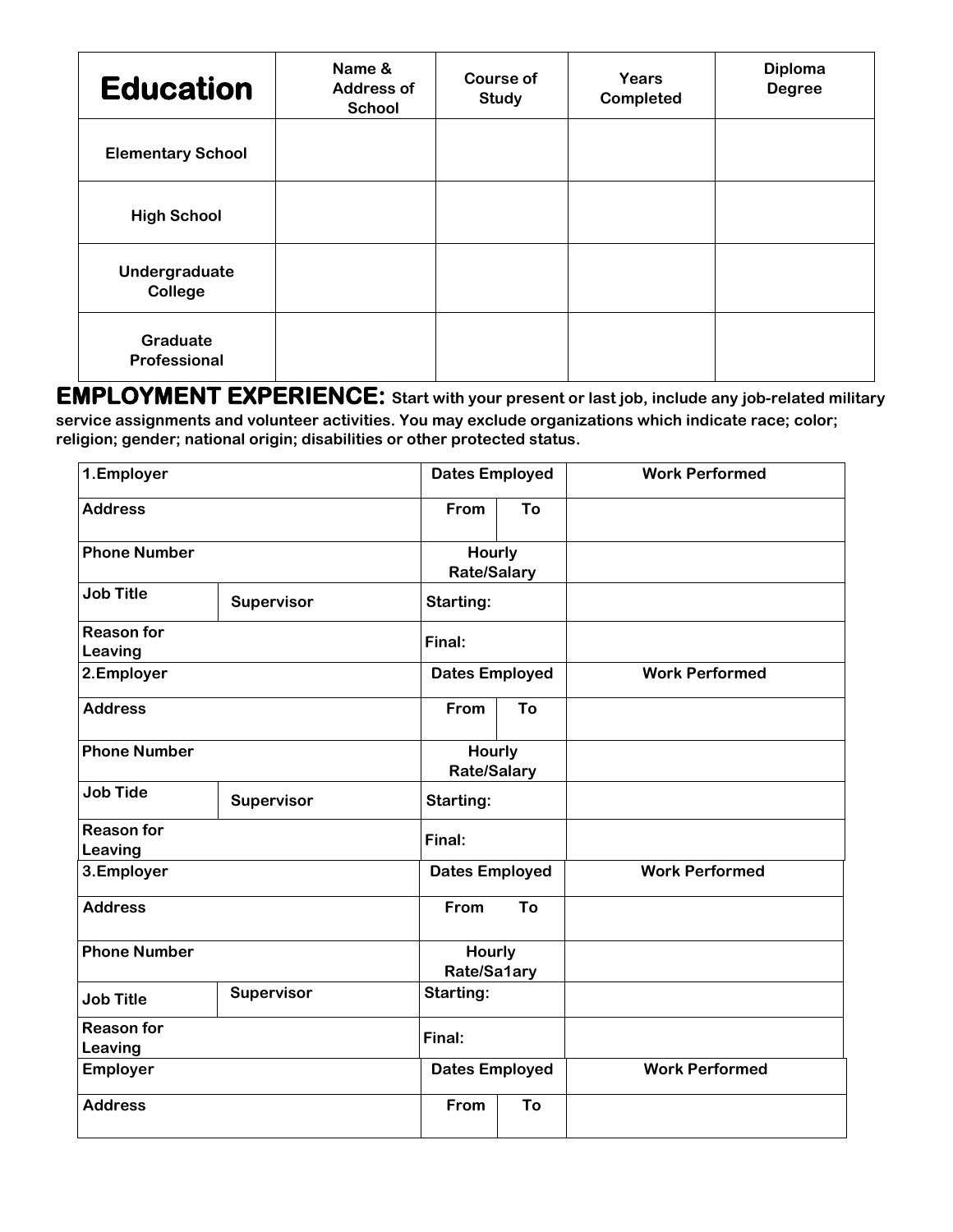| State, any additional information you feel may be helpful to us in considering your |  |
|-------------------------------------------------------------------------------------|--|
| application.                                                                        |  |

| Note to Applicants: DO NOT ANSWER THIS QUESTION UNLESS YOU HAVE BEEN   |
|------------------------------------------------------------------------|
| INFORMED ABOUT THE REQUIREMENTS OF THE JOB FOR WHICH YOU ARE APPLYING. |

|             | Are you capable of performing in a reasonable manner, with or without a reasonable |
|-------------|------------------------------------------------------------------------------------|
|             | accommodation, the activities involved in the job or occupation for which you have |
| applied?YES | NO.                                                                                |

**A review of activities involved in such job or occupation has been given?............................YES NO**

| <b>GIVE THREE REFERENCES OF THREE PERSONS NOT RELATED TO YOU</b> |  |                               |  |
|------------------------------------------------------------------|--|-------------------------------|--|
| $\mathbf 1$ .                                                    |  | PHONE: ______________________ |  |
| 2.                                                               |  | PHONE: _____________________  |  |
| 3.                                                               |  | PHONE: ______________________ |  |
|                                                                  |  |                               |  |